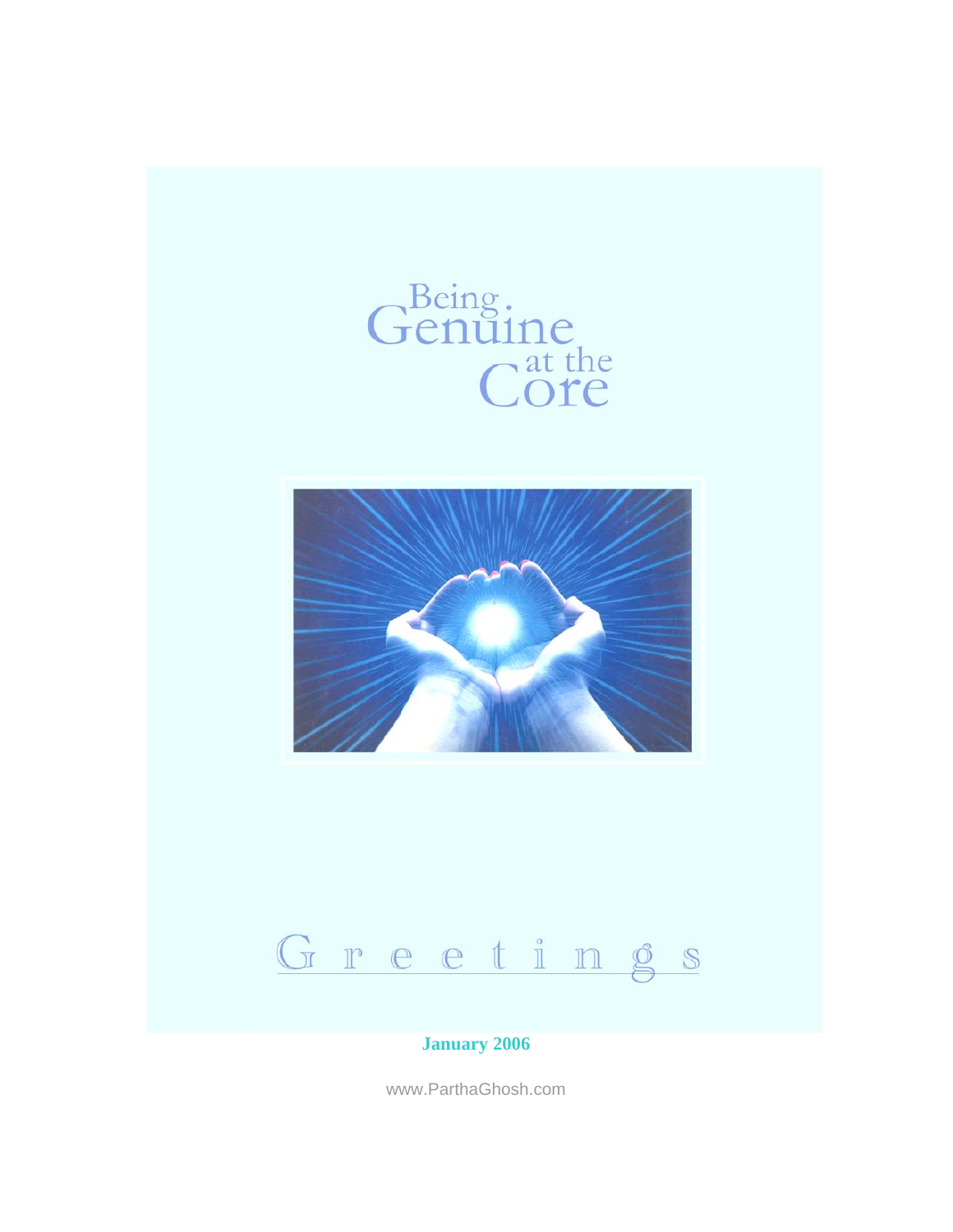

#### A time to reflect

*Thanks to the many leaders I have had the privilege to serve over the last thirty years, I had the unique opportunity to think through a range of issues affecting our fragile planet. In view of the momentous times we are living through,* 

*I have decided that from this year on, I will put together one or two thoughts that have crystallized in my mind.* 

*Two thousand and six marks the first year of this effort, and it is my hope that every year during the Holiday season I will take some time out to reflect on the past and imagine the future. I will share my evolving thoughts with the people whose friendship and goodwill I and my firm & family truly cherish. I hope this first holiday booklet on "Being Genuine at the Core" will trigger a few thoughts that might help all of us to work towards a more enlightened future.* 

Parted hood

*Partha S Ghosh ParthaSG@aol.com www.ParthaGhosh.com*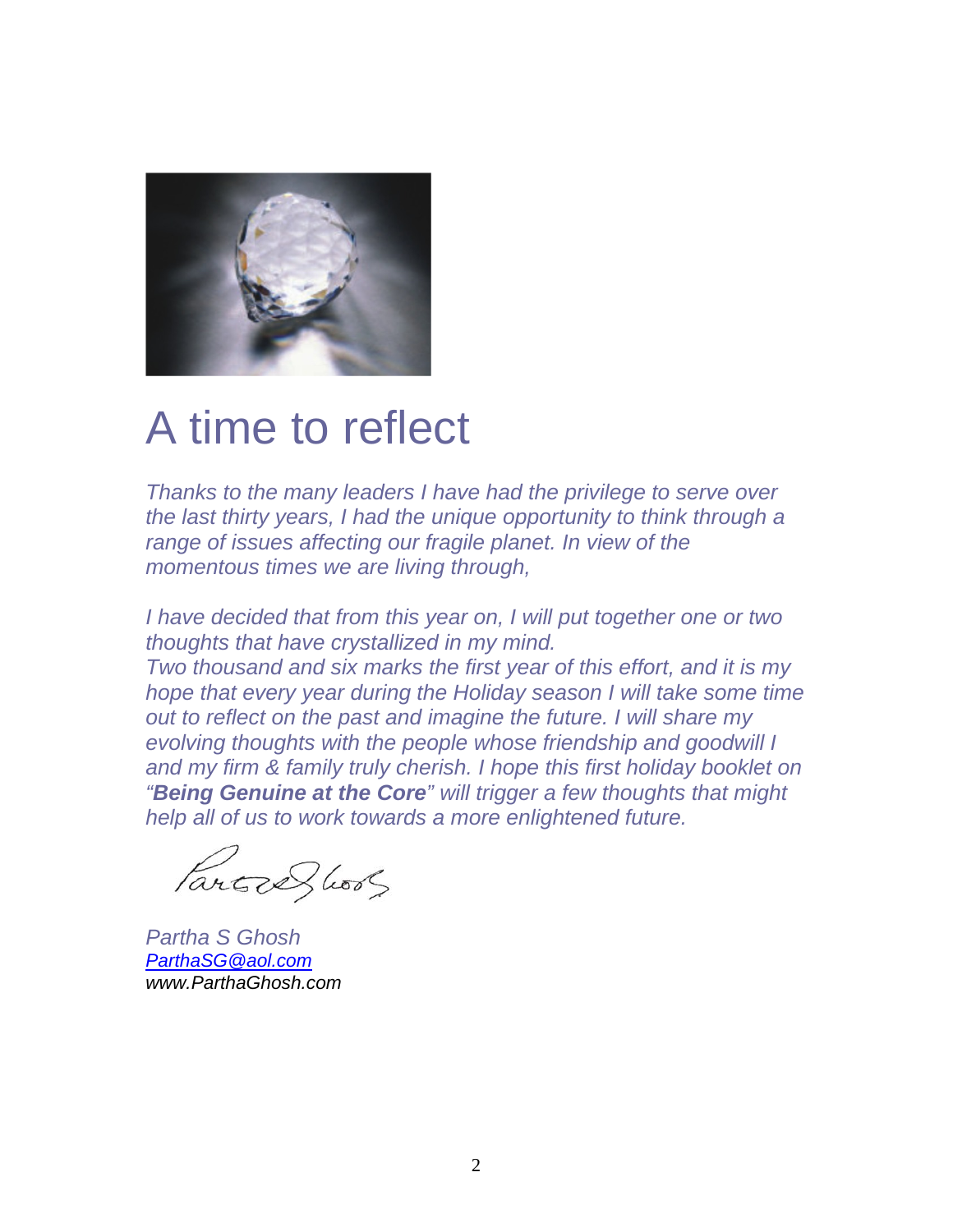# Being Genuine at the Core



#### The challenge of our time

Partha S Ghosh

The triumphs of human endeavor of the last quarter century are indeed significant. The power of technology from intelligent hand held devices, high-speed wireless internet, bioinformatics, nano and opto to space travel have in resonance with each other have opened up new frontiers of human imagination. It is important to realize unlike the previous technological discontinuities triggered by the steam engine and the internal combustion engine which essentially helped mankind to go beyond physical limit of humans there-by change the meaning of space, mass, and time, the developments of the last 25 years today enable us to leverage the power of mind, the power of human spirit, a power which in an ideal world is infinite. If properly purposed we will for the first time in history could harness those hidden powers of nature which could spread goodness and well being across all nations.

However equally significant are the tragedies that we have experienced in the last 25 years; the increasing spread of terrorism, - corporate, societal, and ecological, has not only fractured the most fundamental belief "trust" on which civilization has progressed, but has demonstrated a serious inadequacy in the quality of leadership required of Political, Government and Corporate leaders *to be insightful and intelligent stewards of human progress*.

Even when one only focuses on the regions of the world where capitalism has prospered, as companies' work to gain scale, the large companies seem to continually struggle to survive, again questioning whether the development of leadership capability, - leaders'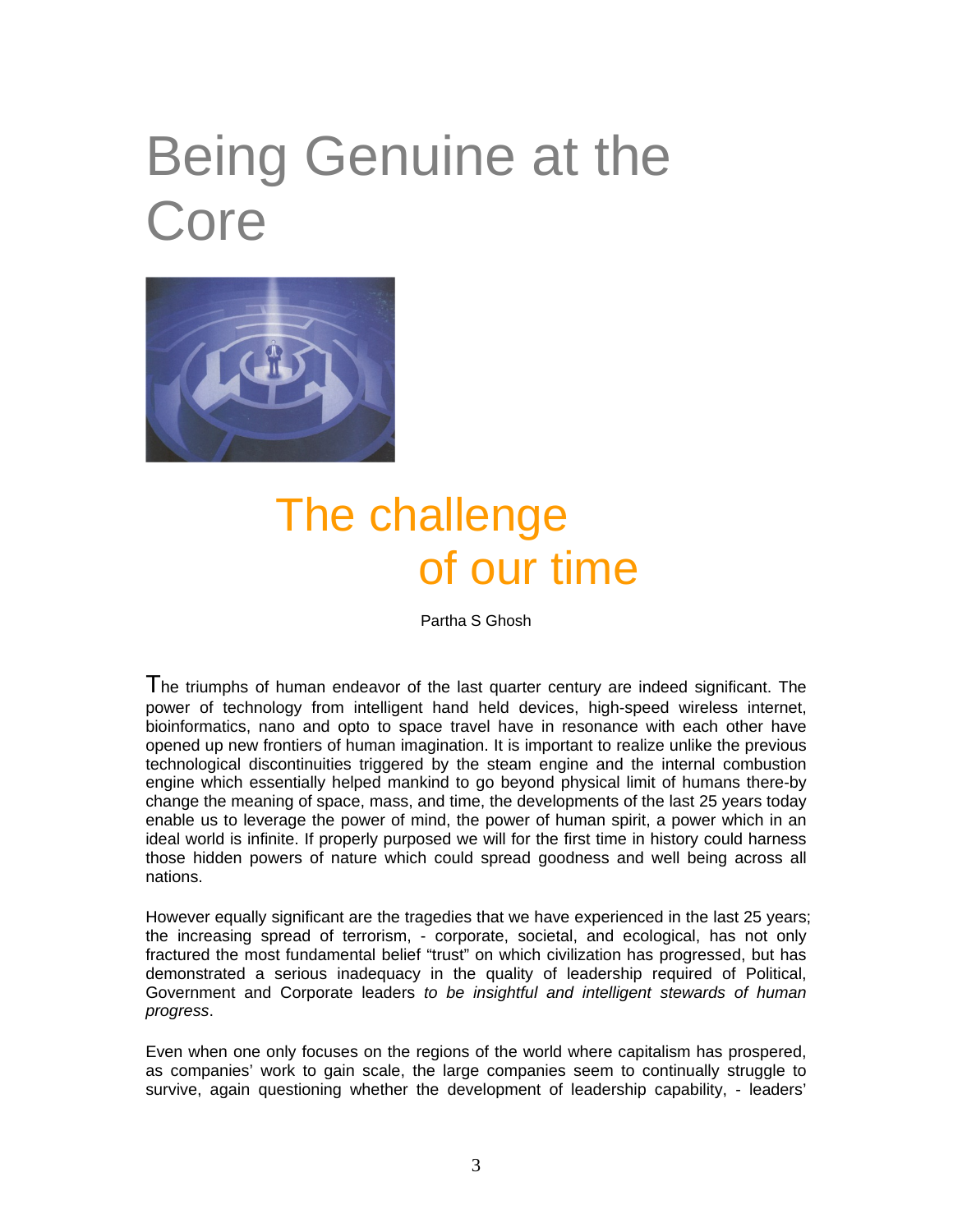ability to make wise judgment calls, have kept up with the scale and complexity of problems and possibilities we are presented with? For example, the continuous erosion of market confidence in US auto, airlines, and so on so forth, only underscore how leaders of the organizations in these sectors are failing to rise to the challenge of our times. The corporate scandals of recent years came about at least in part because leaders began to believe in their own mythical status, in most measures over confident of their own personal leadership skills; vision and trust were replaced by the ability to finesse the numbers and look good on television. We all know how society has been victimized from Detroit to Houston; from New York to San Diego.

As a result today, widening inequalities between different segments of society, deteriorating ecological balance, growing mistrust between different communities and faiths, increasing desire for quick economic gains at the cost of sacrificing long-term possibilities, characterize today's geo-economic and geo-political landscape.

History has repeatedly taught us it takes crisis and failure of existing solutions to set the stage of emerging paradigm. Have we not reached the point in time when we must respond with a more holistic perspective to realign our will with our skills to realize the goodness of humanity? Or if we believe we have not yet reached the critical point, can we not be proactive to avoid a more serious crisis in our development process, as it relates to the governance of the planet, development of regional economies, and corporations.

### Required "Higher Level Expression of Leadership"

Today given the immense power of technology at our disposal, it is my strong conviction that if we could make the fundamental shift in our mind-set, we will be able to trigger the next era of human progress. Time has arrived when we should pause to understand the possibilities we are faced with and repurpose our ethics of thinking, reexamine ways we structure and make choices so that we will be in a better harmony with the forces of nature; in turn, we could perhaps chart a course of progress which is truly sustainable at different echelons of our socio economic process, both at the macro and micro levels.

Should we be able to establish the new dynamics of advancement of civilization, I envision that it will also enrich the natural and the divine capital of our planet. Thus new dynamic must move us beyond the conventional debates of power of the market versus the power of the government, towards debates that must focus on how to realize best the forces of self expression, self determination, in an era which will also require fundamental reconstitution of the shape and form of the market and governance, local and global, - of the planet as a whole. Depending upon the maturity of different societies we will need to evolve processes of governance and markets which are highly local (to solve local, soft and hard issues) and yet global, so that nations in concert with each other facilitate improved governance of the planet.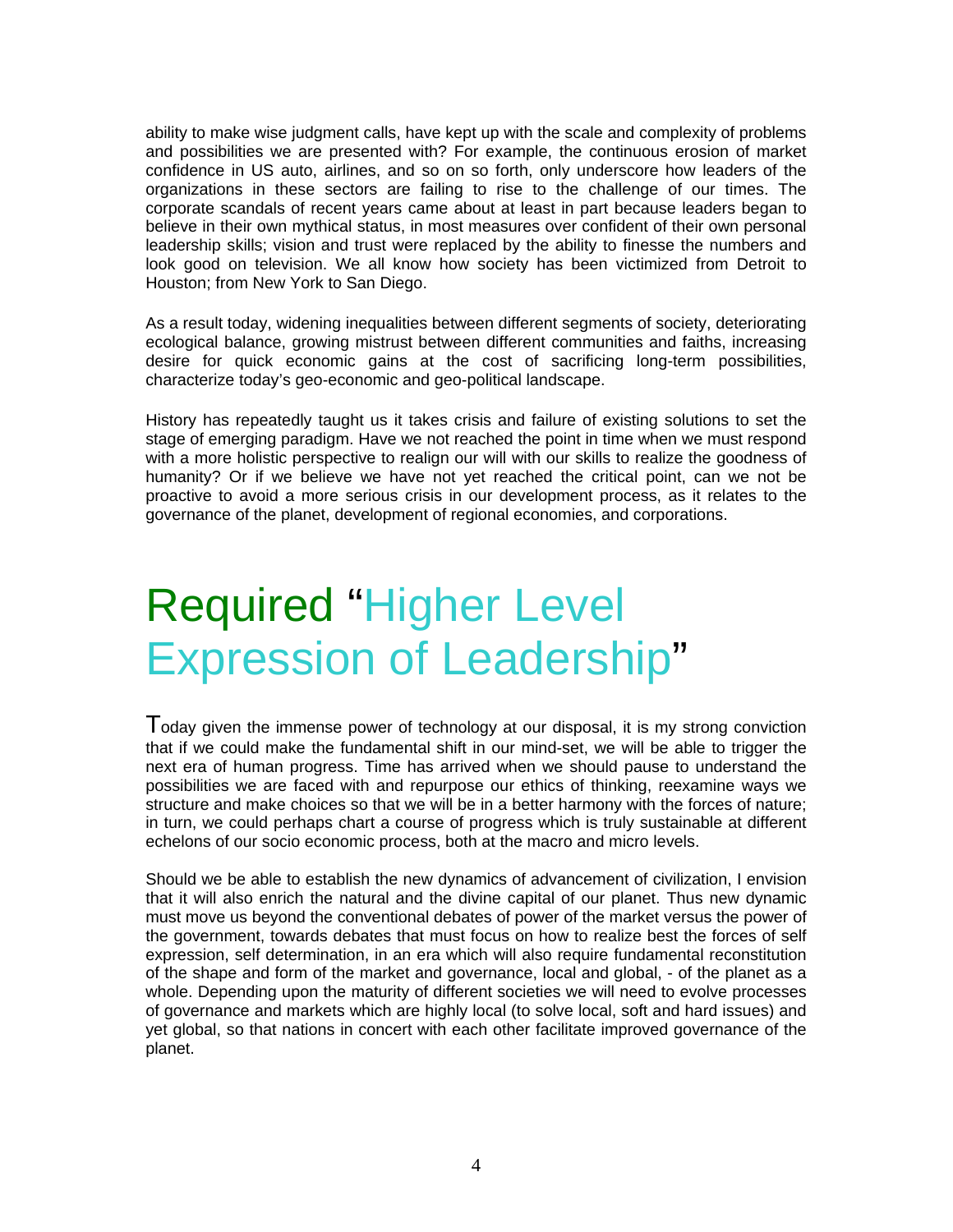We are now in a time zone in history when we have to rise to the challenge by evolving in us a new spirit of enquiry with as much intensity as perhaps Socrates and Plato did in the western world and as did the rishis and learned men/women in the Indo Gangetic plain did 3500 ~ 5000 years ago; - when the Vedas and Upanishads were written. Although perhaps the knowledge available on the rules of nature was significantly less but they were able to extend their minds beyond the limits of what was physically known and visible in developing the fundamental philosophies of life, which are more valid today than before.



#### Call for a Global Movement

So, how must companies and governments develop the leaders we need? Training in communications skills, empathy towards fellow workers are certainly necessary. But much more is needed. Leadership training programs that assume human and social qualities are already present in the leader - all that is required is the development of skills – do not work. That's why in spite of thousands of management schools all over, with billions of dollars spent by companies and governments to build leaders, today we have not been able to develop those leadership qualities, which today's problems and possibilities require. Much what is taught and discussed in the class rooms and executive retreats are essentially extensions of the "command and control" relics which fail to cultivate in people the courage, the greatness of the inner self required to continually seek truth, to make bold decisions, for connecting with the possibilities ahead, beyond the dictums of microeconomics, and/or obvious short term gains.

Furthermore in today's corporate world by the time an executive takes the leadership of a Fortune 500 company his/her thinking habits are highly conditioned to serve the command and control environment which essentially develops a person as a care taker of corporate presuppositions and profits, as opposed to an architect of dynamics which lead to new paradigms. No wonder, most of the CEOs of large companies are continually struggling to navigate through paradigm shifts, while spending excessive time to play with numbers to make their past look good.

In the same spirit Political and Government leaders in nations spend more time thinking through of how to be politically correct to satisfy multiple constituencies with general purpose agenda as opposed to leading a nation or a society with a compelling vision which may not be as apparent to others but truly serves the well being of the society.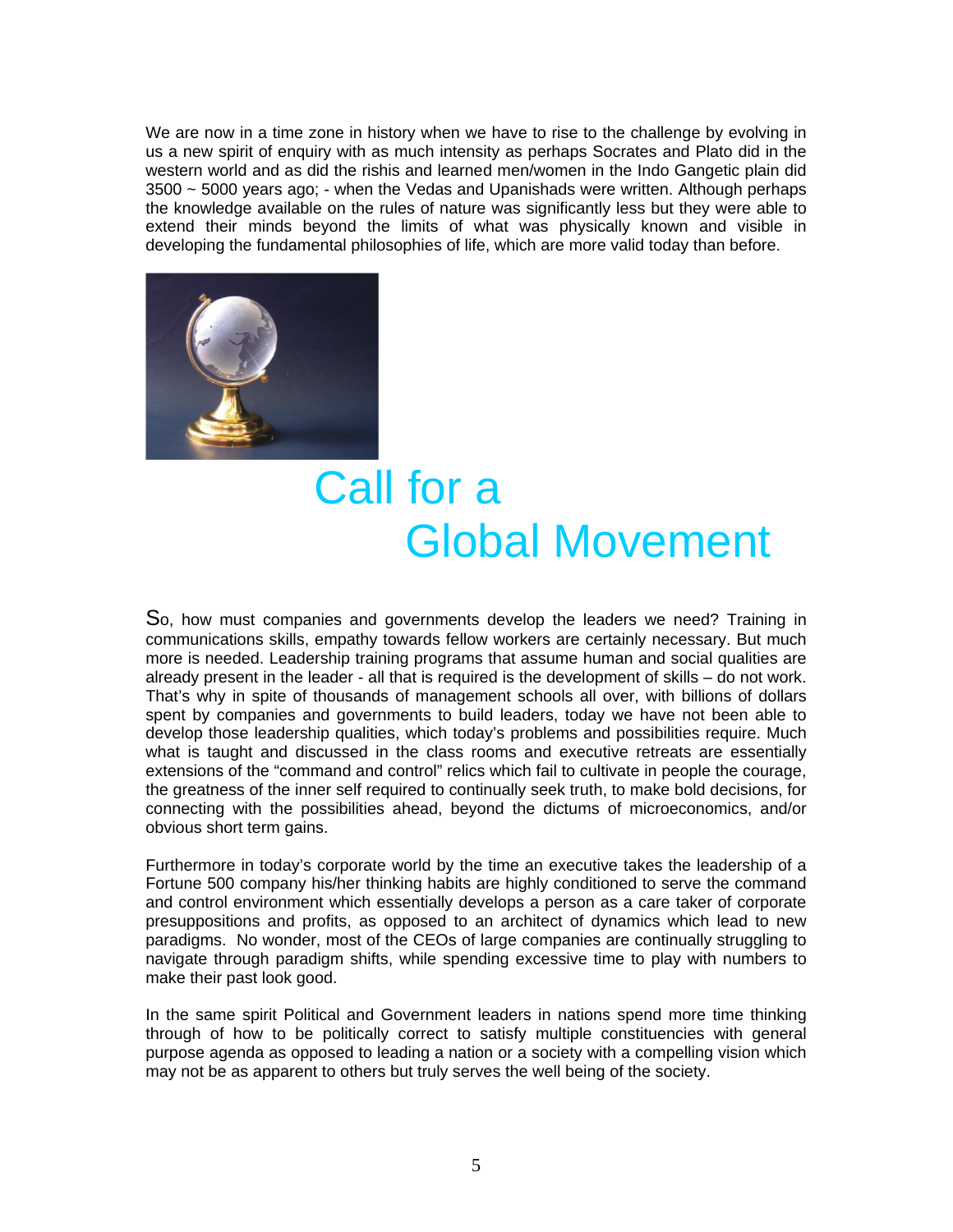History has repeatedly underscored, that most paradigm shifts have occurred outside of the main stream organizations, which at present could well be the formula of rescue of our civilization from the gridlock in thinking and in enabling hard choices. However, we are now faced with those opportunities, which will require large scale coordination between different sectors such as development of ecology friendly Energy & Power of infrastructure where the role of the legacy organizations will be extremely important to enable large scale transitions. They must learn how to cultivate the youthfulness and imaginative spirit of Google while leveraging the wisdom of their own/rich experience similar to that of Vatican or the Vedanta.

Accordingly, the leaderships of corporate, the governmental and political processes must ask a fundamental question as to how they will instill organizational mechanisms which will help people engage with and express the deeper qualities of their inner self and more importantly help nurture leaders who could – inspire imagination, make better choices, be they be at the board rooms or the oval/circular offices of national leaderships. Choices the civilization is faced with will require wider and deeper perspective on behavioral issues*, both human and nature*. We need to open up new vistas in our inner self which will provide us the courage to establish reason beyond conventional logic, and move beyond the limits of the presuppositions of the past.

While the development of the Western Civilization over the last 500 years have been based on deep understanding of the of the forces of nature external to the self, a few leaders in the West like Andrew Carnegie, Thomas Edison, Henry Ford, Henry Heinz, Pierre du Pont all of whom built up great organizations, were also driven by deep understanding of their inner self so that they could develop and deploy a super ordinate purpose beyond the dictates microeconomics. While they all created enduring brands, they systematically overcame all barriers to growth, at least in part through a sense of personal belief to serve people with safe, affordable solutions inspired by strong philosophical themes.

In fact today we need more of that, perhaps requiring our thought processes to be as much focused on understanding and strengthening our spiritual base at the core of our being, as they are focused on harnessing various technologies to create solutions which serve the requirements of three mega balances – *energy, ecology and equity.*

While programs to help leaders to develop and draw strength from vision, trust, personal belief, ethics, and moral courage are essential, they must also emphasize emotional, ethical and cultural aspects of leadership. We must realize Leaders are social beings with attitudes and actions strongly shaped by those they lead; leadership is no longer stories of those who give orders and those who follow them, but is an interaction between leaders and subordinates towards a super ordinate purpose.

Leadership that we are talking are not necessarily skills that can be taught by the classical approach to education; they are personal qualities that must be nurtured and developed, in a continuum from the early years when one enters the class room of a Kindergarten to when he/she enters the board room of a Company,

Education system will need to be reformed with holistic perspective of the nature of problems society will face and the nature of decisions that will need to be made. Significant emphasis have to put on the integrative capacity building so that young fertile minds while they deepen their understanding on *a line of specific enquiry* along a scientific or engineering discipline, they also develop the *intellectual fluency and spiritual resiliency* to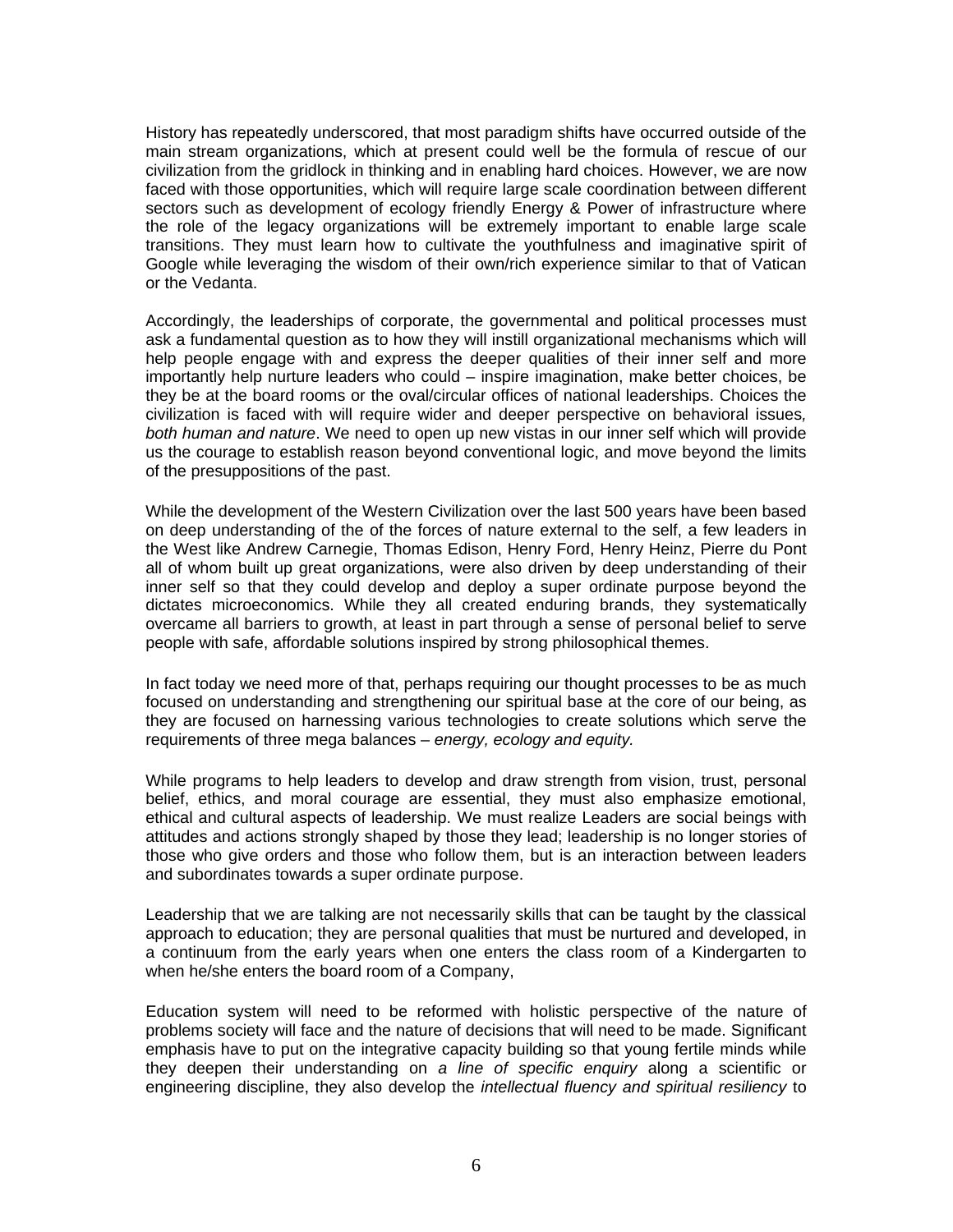embrace diversity of thoughts and expressions, to conceive and commercialize large scale solutions.

## The Essential Requirement

"G**enuineness**", I think, whether an individual is the CEO or general manager of a company, or a political leader of a party or a head of a nation, is what is required to make the most out of the gift that we have in our inner self. The leadership development programs in tandem with our education system should be so structured that it enables the crystallization and/or purification process of an individual's personality along three critical *"power dimensions*", - *power of intellect*, *the power of interconnectivity*, the power of intuition. At the core is the power of inner self which I term "the power of genuineness".



While through sustained efforts one could sharpen power of intellect and the power of interconnectivity but at the "core of inner self" one must develop the habit of searching the genuineness in oneself, which in turn drive the creativity required in making decisions which could well chart the new course of the civilization.